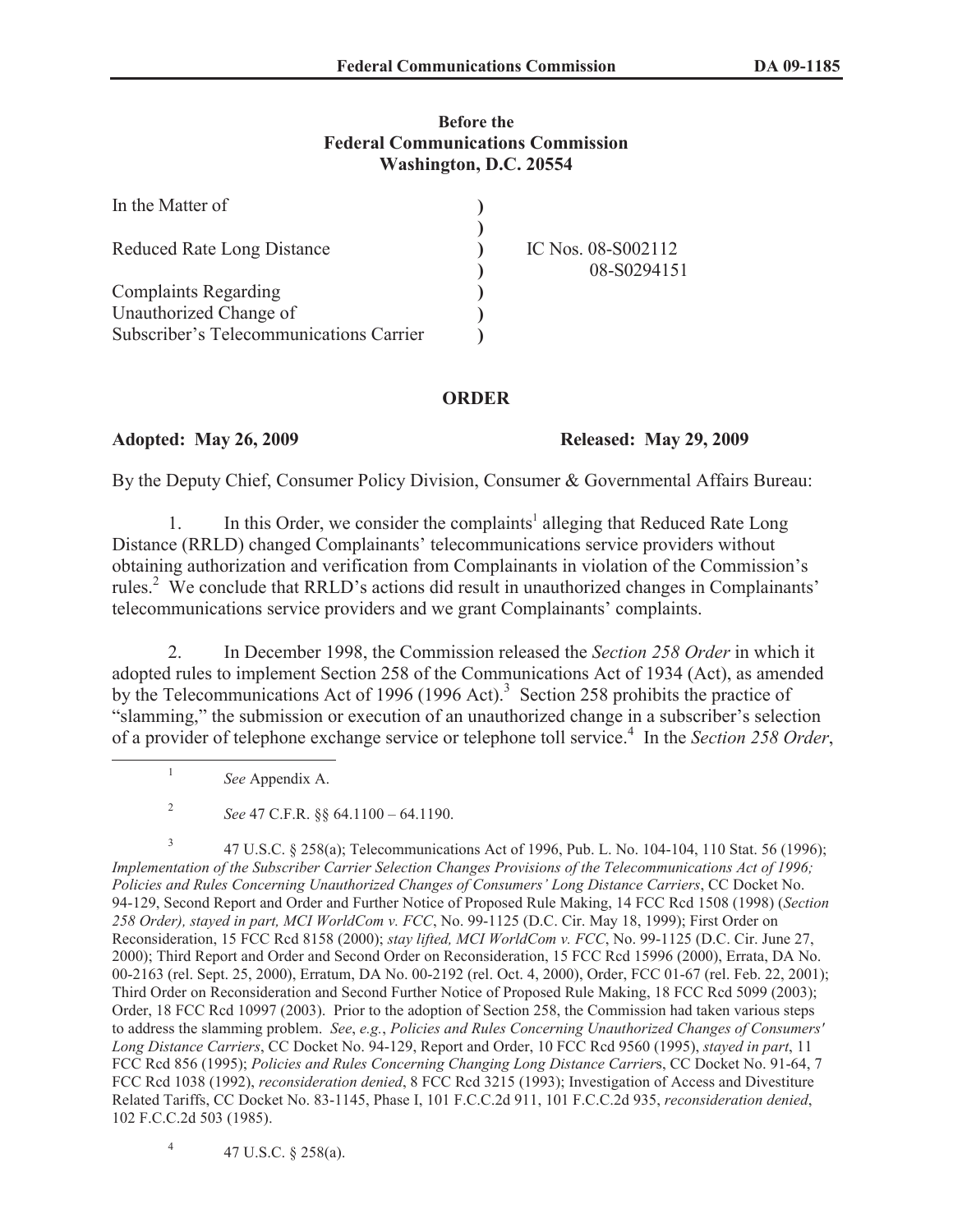the Commission adopted aggressive new rules designed to take the profit out of slamming, broadened the scope of the slamming rules to encompass all carriers, and modified its existing requirements for the authorization and verification of preferred carrier changes. The rules require, among other things, that a carrier receive individual subscriber consent before a carrier change may occur.<sup>5</sup> Pursuant to Section 258, carriers are absolutely barred from changing a customer's preferred local or long distance carrier without first complying with one of the Commission's verification procedures.<sup>6</sup> Specifically, a carrier must: (1) obtain the subscriber's written or electronically signed authorization in a format that meets the requirements of Section 64.1130; (2) obtain confirmation from the subscriber via a toll-free number provided exclusively for the purpose of confirming orders electronically; or (3) utilize an independent third party to verify the subscriber's order.<sup>7</sup>

3. The Commission also has adopted liability rules. These rules require the carrier to absolve the subscriber where the subscriber has not paid his or her bill. In that context, if the subscriber has not already paid charges to the unauthorized carrier, the subscriber is absolved of liability for charges imposed by the unauthorized carrier for service provided during the first 30 days after the unauthorized change.<sup>8</sup> Where the subscriber has paid charges to the unauthorized carrier, the Commission's rules require that the unauthorized carrier pay 150% of those charges to the authorized carrier, and the authorized carrier shall refund or credit to the subscriber 50% of all charges paid by the subscriber to the unauthorized carrier.<sup>9</sup> Carriers should note that our actions in this order do not preclude the Commission from taking additional action, if warranted, pursuant to Section 503 of the Act.<sup>10</sup>

4. We received Complainants' complaints alleging that Complainants' telecommunications service providers had been changed to RRLD without Complainants' authorization.<sup>11</sup> Pursuant to Sections 1.719 and 64.1150 of our rules,<sup>12</sup> we notified RRLD of the complaints and RRLD responded.<sup>13</sup> In its responses, RRLD stated that authorization was received and confirmed through third party verifications (TPVs). We have reviewed the TPVs

- 5 *See* 47 C.F.R. § 64.1120.
- 6 47 U.S.C. § 258(a).

7 *See* 47 C.F.R. § 64.1120(c). Section 64.1130 details the requirements for letter of agency form and content for written or electronically signed authorizations. 47 C.F.R. § 64.1130.

8 *See* 47 C.F.R. §§ 64.1140, 64.1160. Any charges imposed by the unauthorized carrier on the subscriber for service provided after this 30-day period shall be paid by the subscriber to the authorized carrier at the rates the subscriber was paying to the authorized carrier at the time of the unauthorized change. *Id.*

9 *See* 47 C.F.R. §§ 64.1140, 64.1170.

- <sup>10</sup> *See* 47 U.S.C. § 503.
- <sup>11</sup> *See* Appendix A.

<sup>12</sup> 47 C.F.R. § 1.719 (Commission procedure for informal complaints filed pursuant to Section 258 of the Act); 47 C.F.R. § 64.1150 (procedures for resolution of unauthorized changes in preferred carrier).

<sup>13</sup> *See* Appendix A.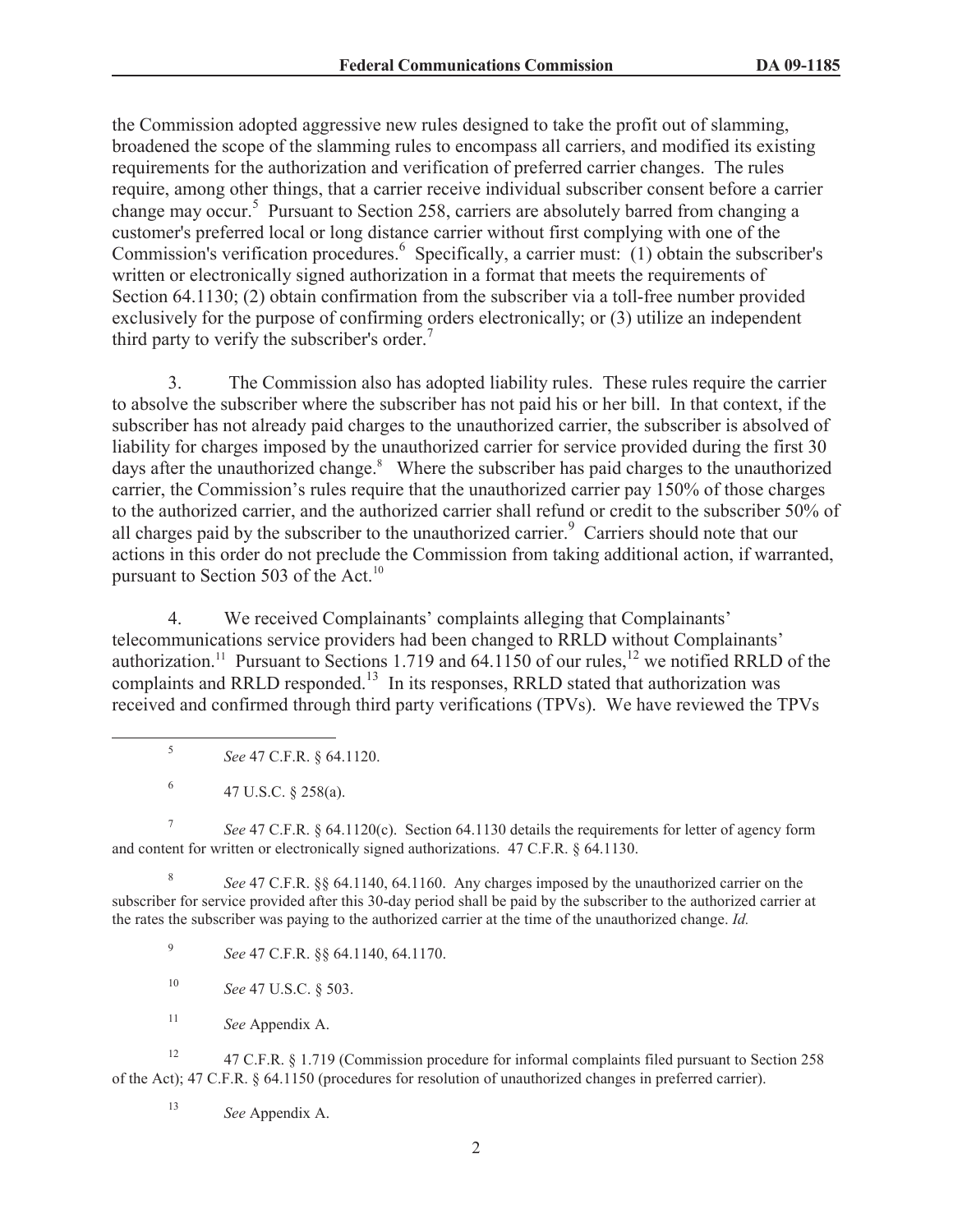RRLD filed with its responses. Section 258(a) of the Communications Act of 1934 (Act), as amended by the Telecommunications Act of  $1996<sup>14</sup>$  provides that, "[n]o telecommunications carrier shall submit or execute a change in a subscriber's selection of a provider of telephone exchange service or telephone toll service *except in accordance with such verification procedures s the Commission shall prescribe* (emphasis added).<sup>15</sup> Section 64.1120(c)(3)(iii) of the Commission's rules specifically requires that all third party verifiers "elicit, at a minimum the identity of the subscriber, [and] confirmation that the person on the call is authorized to make the *carrier change…"* (emphasis added). RRLD did not satisfy this procedural requirement when, in each case, its verifier asked whether the person on the call was "authorized to make changes and/or incur charges for that account."<sup>16</sup> A "yes" response by the person on the call does not provide clear and convincing evidence confirming that such person was "authorized to make the carrier change" because the person on the call could have been confirming authorization only for incurring charges. The possibility of the person on the call only confirming authorization to incur charges would not meet the specific procedural requirement that the third party verifier "confirm that the person on the call is authorized to make the carrier change."<sup>17</sup> Accordingly we grant Complainants' complaints.<sup>18</sup>

5. RRLD must secure the removal of all charges incurred for service provided to Complainants for the first thirty days after the alleged unauthorized change in accordance with the Commission's liability rules.<sup>19</sup> We have determined that Complainants are entitled to absolution for the charges incurred during the first thirty days after the unauthorized change occurred and that neither RRLD nor the authorized carriers may pursue any collection against Complainants for those charges.<sup>20</sup> Any charges imposed by the authorized carriers on the subscribers for service provided after this 30-day period shall be paid by the subscribers at the

<sup>16</sup> *See Reduced Rate Long Distance, LLC,* 24 FCC Rcd 2496 (2009). In that Order on Reconsideration, CGB upheld a *Division* order which state that a TPV which confirmed that the person on the call was authorized to make changes "and/or" incur charges did not satisfy the Commission's explicit procedural requirement that the verification elicit a confirmation that the person on the call is authorized to make the carrier change.

<sup>17</sup> *See id.*

<sup>18</sup> If either Complainant is unsatisfied with the resolution of this complaint, such Complainant may file a formal complaint with the Commission pursuant to Section 1.721 of the Commission's rules, 47 C.F.R. § 1.721. Such filing will be deemed to relate back to the filing date of such Complainant's informal complaint so long as the formal complaint is filed within 45 days from the date this order is mailed or delivered electronically to such Complainant. *See* 47 C.F.R. § 1.719.

<sup>19</sup> *See* 47 C.F.R. § 64.1160(b).

<sup>20</sup> *See* 47 C.F.R. § 64.1160(d).

<sup>14</sup> 47 U.S.C. § 258(a); Telecommunications Act of 1996, Pub. L. No. 104-104, 110 Stat. 56 (1996).

<sup>15</sup> *See* 47 U.S. C. § 258(a).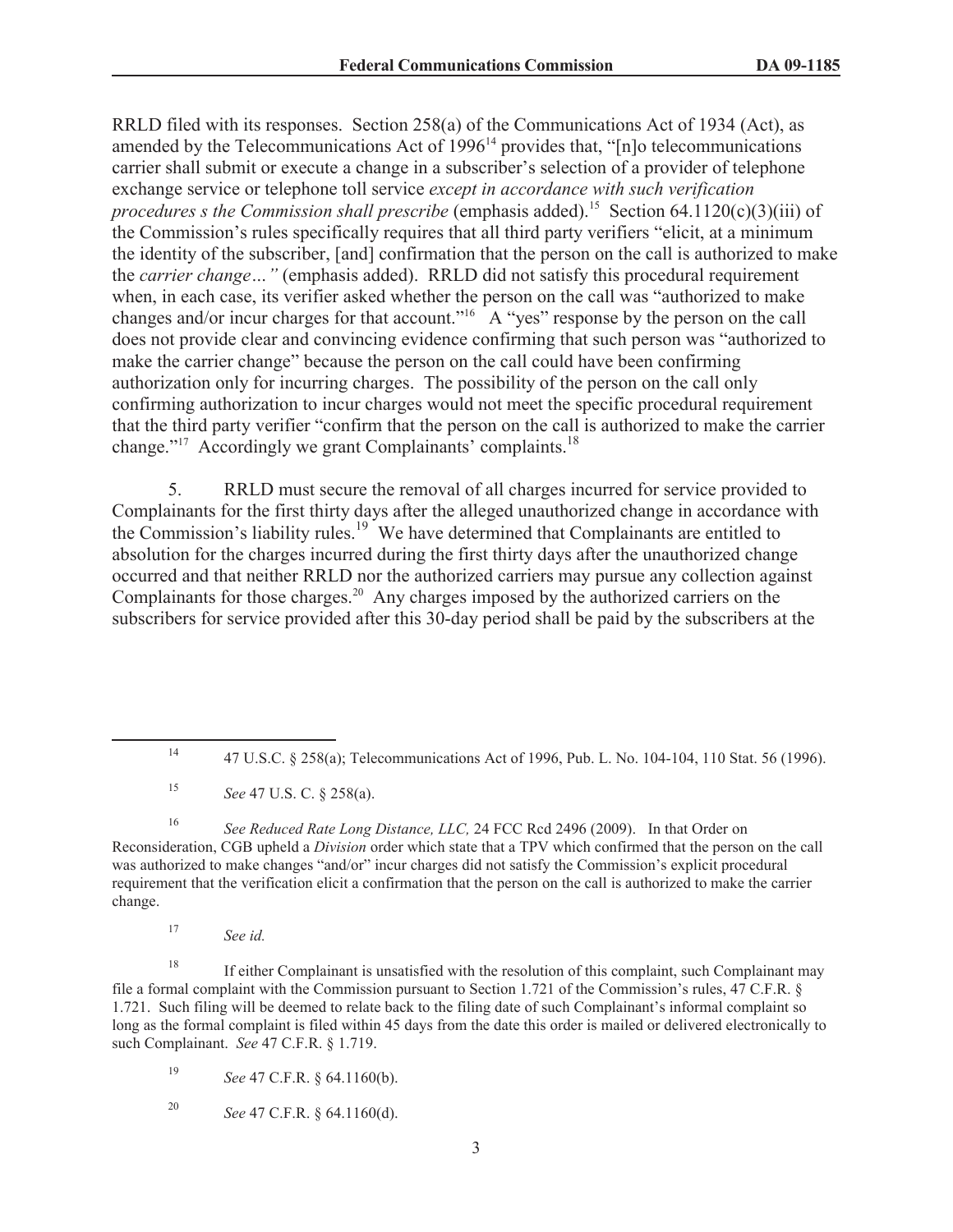rates the subscribers were paying to RRLD at the time of unauthorized change of telecommunications service provider.<sup>21</sup>

6. Accordingly, IT IS ORDERED that, pursuant to Section 258 of the Communications Act of 1934, as amended, 47 U.S.C. § 258, and Sections 0.141, 0.361 and 1.719 of the Commission's rules, 47 C.F.R. §§ 0.141, 0.361, 1.719, the complaints filed against Reduced Rate Long Distance ARE GRANTED.

7. IT IS FURTHER ORDERED that, pursuant to section 64.1170(d) of the Commission's rules, 47 C.F.R. § 64.1170(d), Complainants are entitled to absolution for the charges incurred during the first thirty days after the unauthorized change occurred and neither the Reduced Rate Long Distance nor the authorized carriers may pursue any collection against Complainants for those charges.

8. IT IS FURTHER ORDERED that this Order is effective upon release.

## FEDERAL COMMUNICATIONS COMMISSION

Nancy A. Stevenson, Deputy Chief Consumer Policy Division Consumer & Governmental Affairs Bureau

<sup>21</sup> *See* 47 C.F.R. §§ 64.1140, 64.1160.